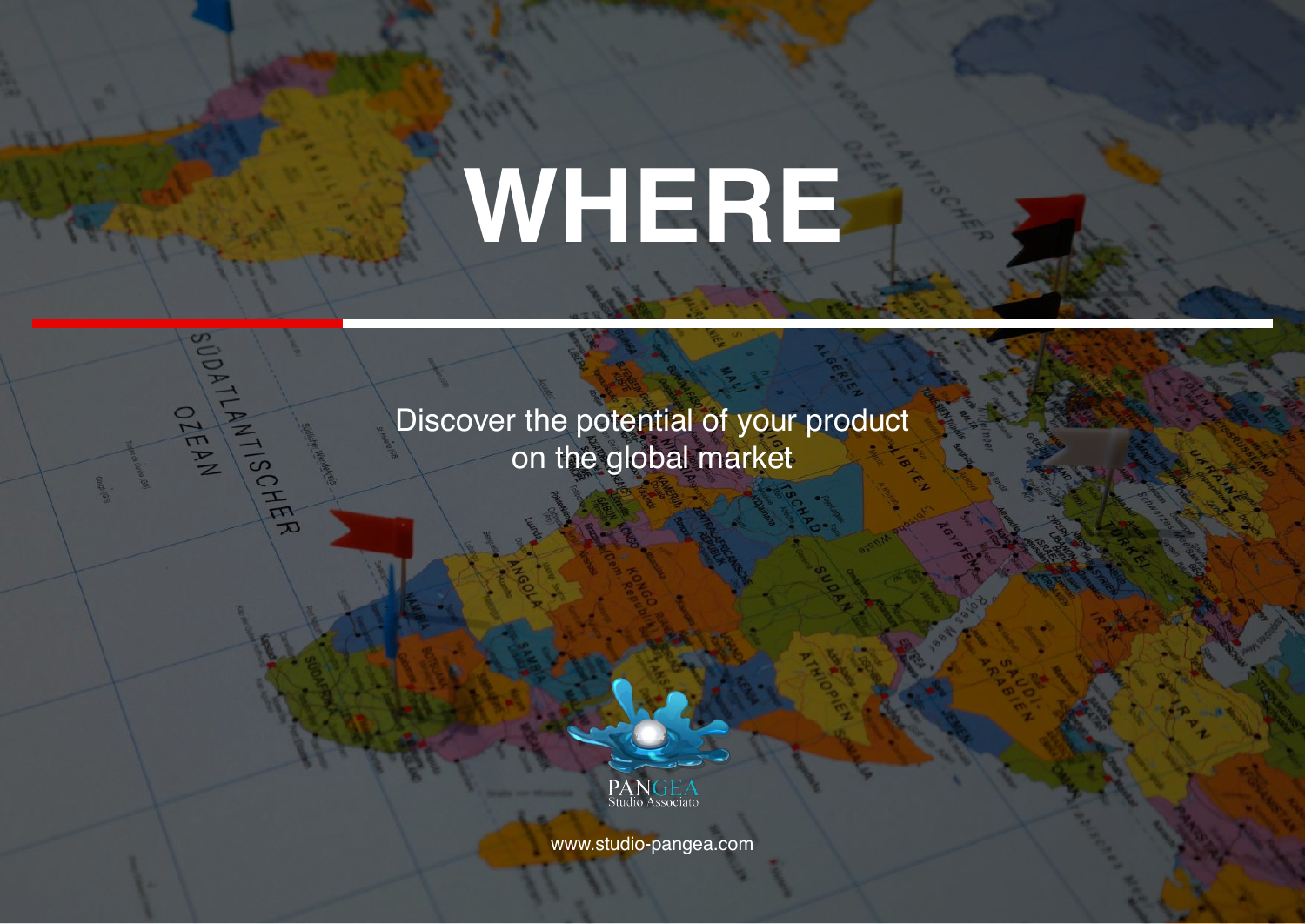## **WHERE**

**Focused choices and results**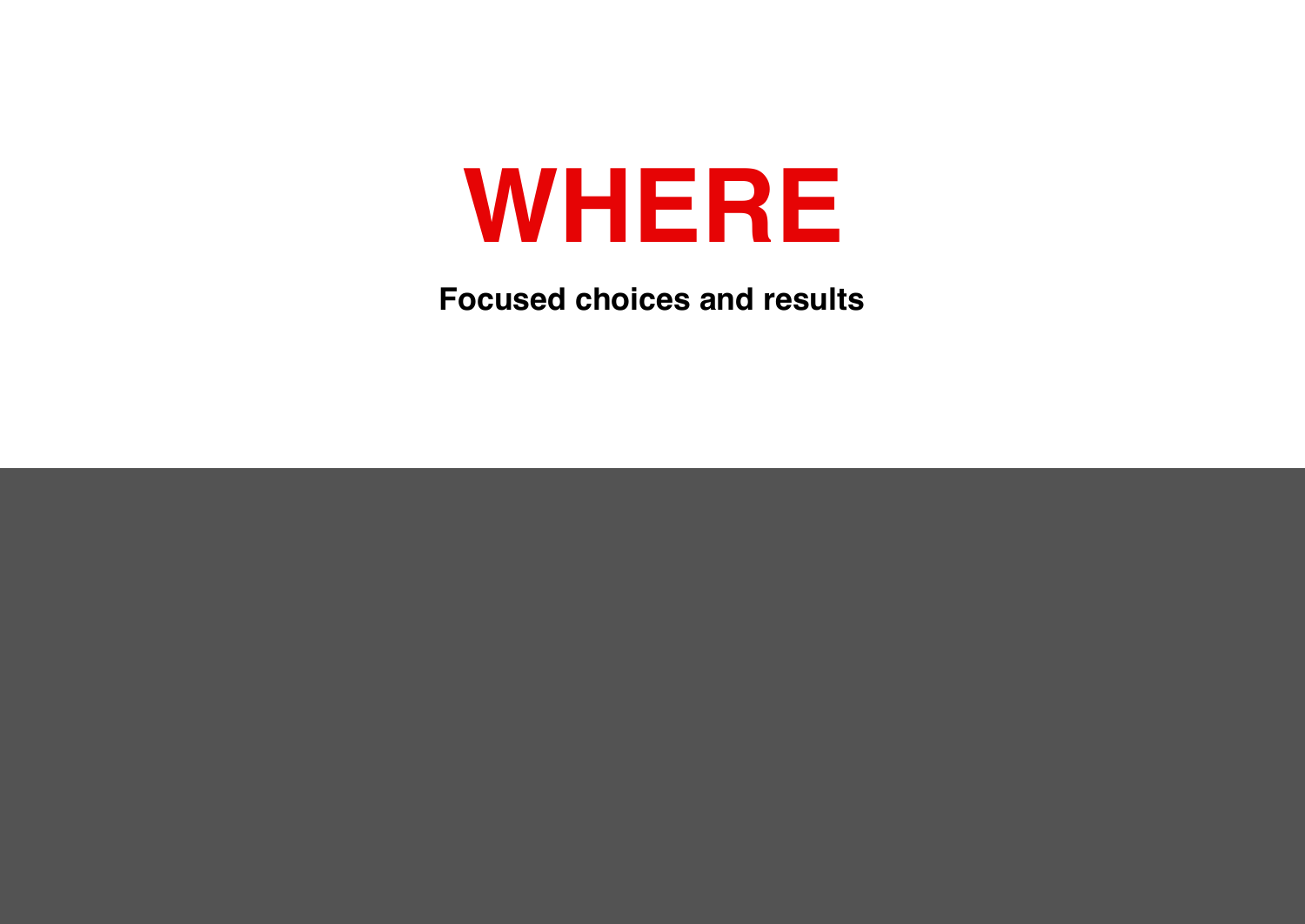### **WHERE**

**Your product in the right place** 

Through an integration of the best economic data- available on a unique platform - **WHERE,** is the perfect service to evaluate your current international positioning in sales and in procurement.

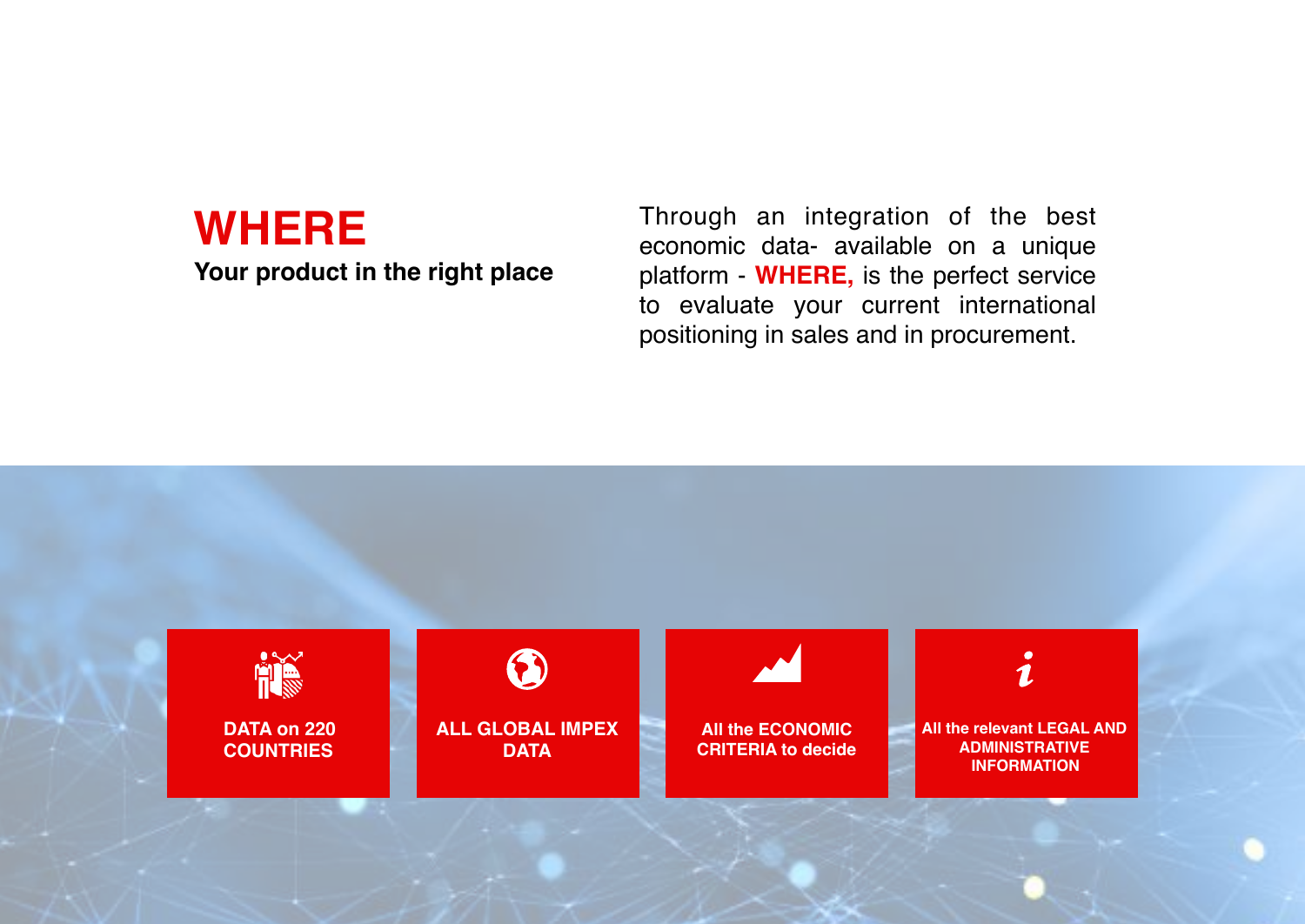#### Times and resources focused on results

## **Focus on the key variables**

#### **IMPORT/EXPORT DATA**

- **• Complete historic data**
- **• Updates each 4 months**
- **• Competitors strategies**
- **• Trade relations with Italy**
- **• Tailor made segmentation data**

#### **PRODUCTION DATA**

- **• Production data**
- **• Efficiency information**
- **• Customized comparisons**

#### **ENVIRONMENT DATA**

- **• Consumption orientation**
- **• Spending capacity**
- **• Consumers segmentation**
- **• Level of education**
- **• Level of work availability**
- **• Firm Perfomance index**

**• Contractual loyalty • Timing of justice**

**• Potential Country risk • Business risk**

**DATA**

**COMPARATIVE RISK** 

**• Proceeds and payment times**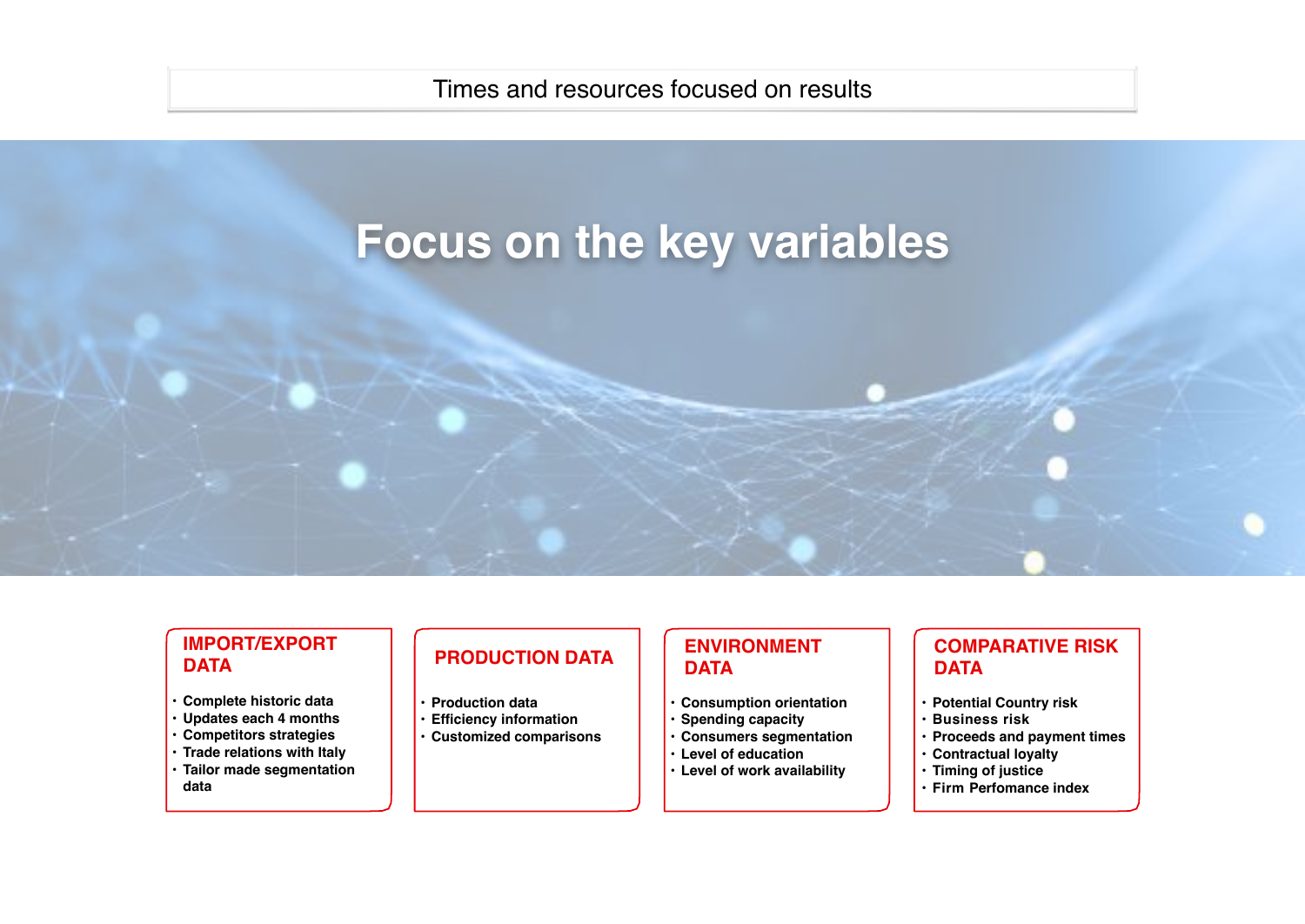## **WHERE : added value**

**WHERE** - A complete view of your world: in few days you will receive the best positioning on the global market.

Addressed to both selling and buying companies, for the ones at the early steps or the ones verifying their performance.

Analysis is based on 4 countries selected by the client or on the best 4 performers listed by our research activities.